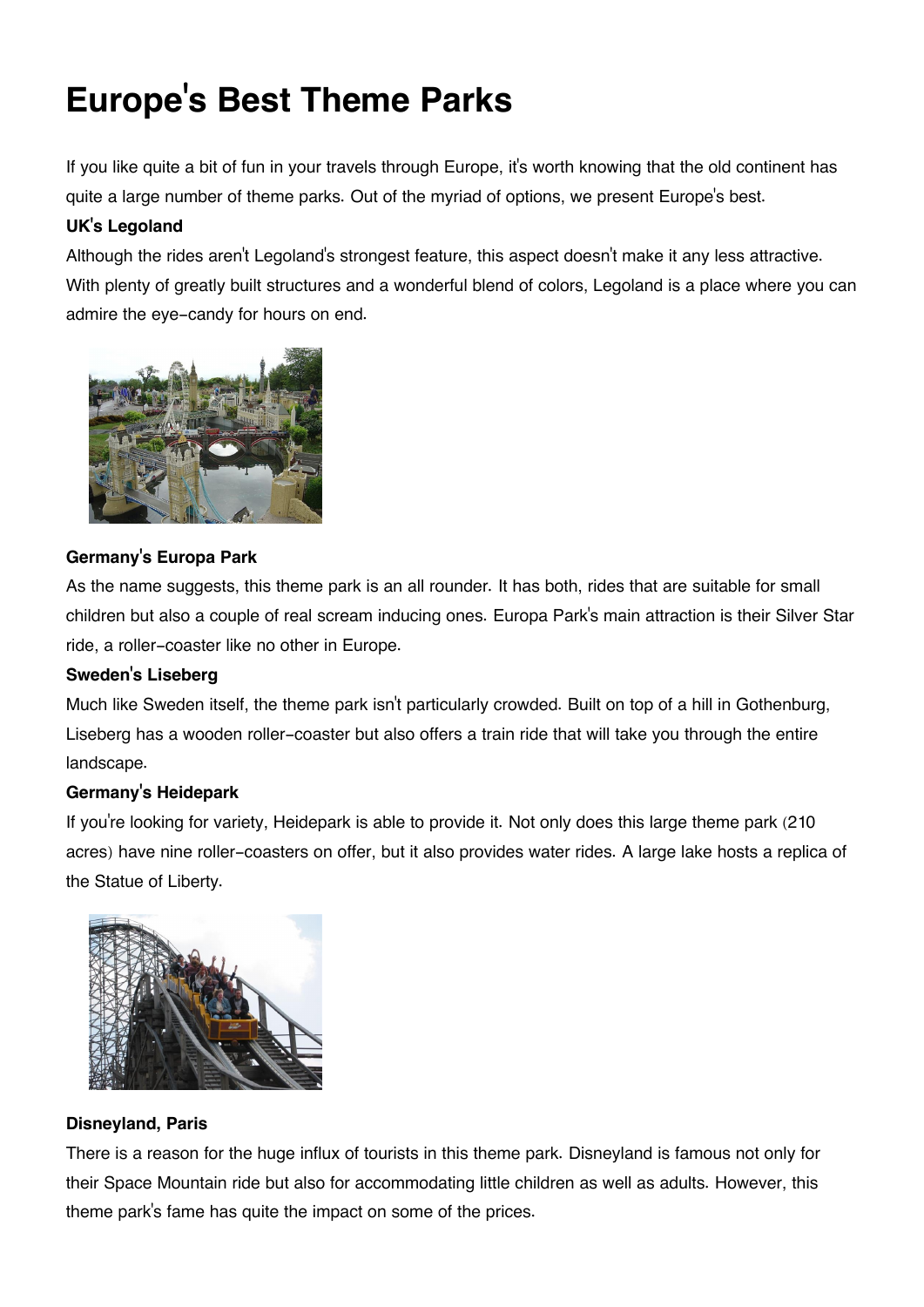## **Denmark's Tivoli Gardens**

Copenhagen has one of the first theme parks ever built in Europe and this can be seen in its rides. With one of the few non-automated roller-coasters left on the continent, Tivoli Gardens is suited for both, the thrill seeking crowds but also for people that simply want to relax.

## **Germany's Phantasialand**

With over one hundred and fifty thousand visitors per month, Phantasialand (located in Bruhl) adopted a dragon theme which soon became a staple for the old theme park. Visitors can explore the lands of Mistery, 20's Berlin, China Town, Wuze Town, Africa and Mexico.

### **Sweden's Grona Lund**

Although it is the home of a large number of coaster rides, suited for both, children and adults, this Stockholm theme park is spread over only 15 acres of island terrain. Besides the more standard attractions, Grona Lund offers dolphin shows and face painting while also hosting music concerts quite often.



#### **France's Futuroscope**

Opened for the entire year, Futuroscope is targeted towards the sci-fi buffs out there. Unlike the more traditional theme parks, Futuroscope provides laser and light shows but also a myriad of interactive screens.

#### **Italy's Gardaland**

As the most popular Italian theme park, Gardaland is known for its sea life aquariums and no less than eight areas, which have different themes. The park includes a theater and many restaurants and sitdown areas.

## **Spain's Costa Caraibe**

Costa Caraibe is an aquatic park that caters for the entire family. Its rides can take you all around the park, some more suited for children, other for the grown-ups.

#### **Madrid's Parque Warner**

Easily accessible by train from Madrid, Parque Warner shares both a movie and a superhero theme. With 3D simulations and many roller coaster rides, the park has five different areas, each with a separate theme.

#### **UK's Thorpe Park**

With the recent addition of the Angry Birds Land, Thorpe Park became one of the most popular parks in the UK, so popular that it is currently too crowded for the number of rides available.

## **UK's Alton Towers**

Ever-expanding, the largest and most popular theme park in the UK offers rides for all age groups while also functioning at night. You can check in one of the two hotels if you want to explore more of this huge